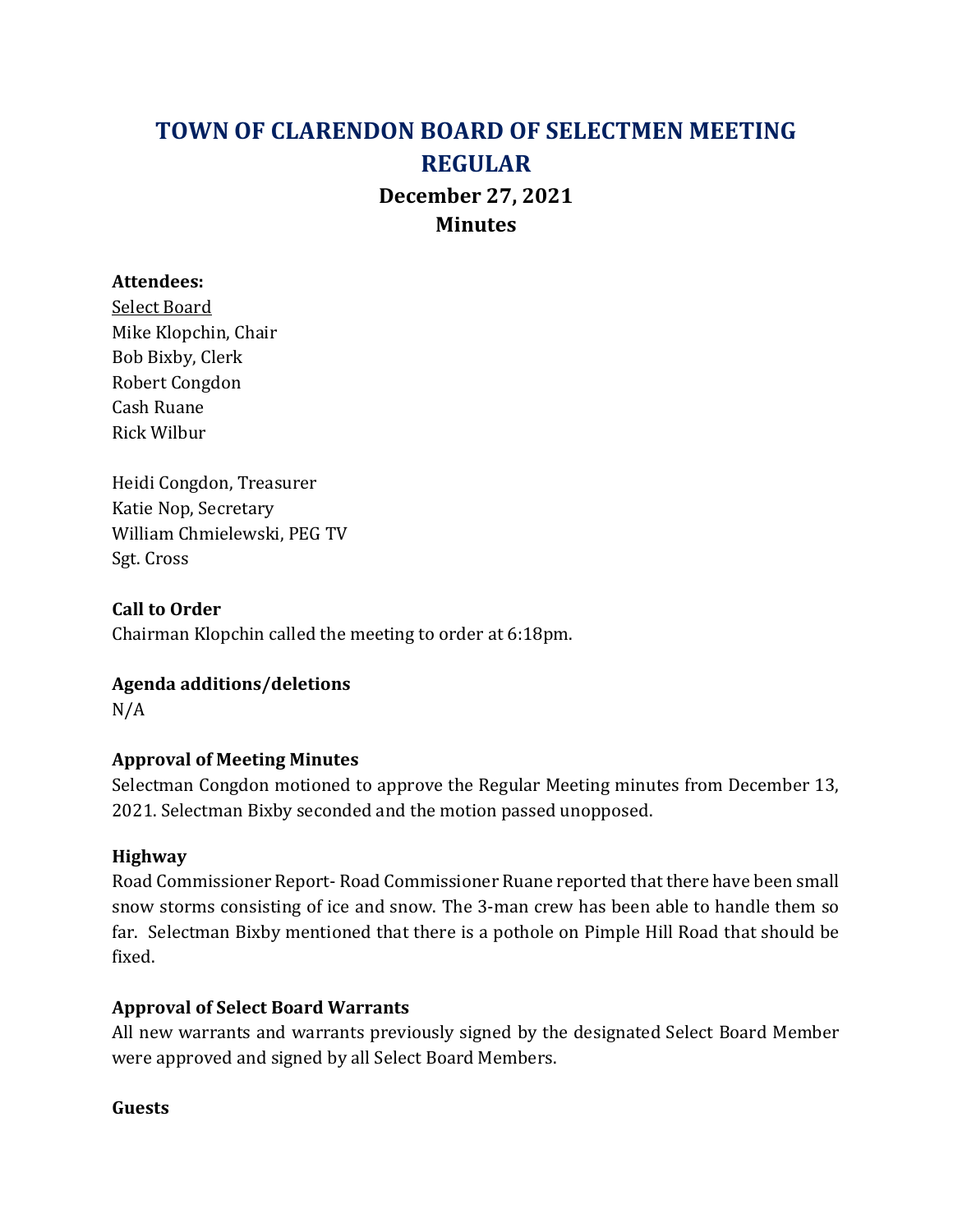## Public Comments

 $N/A$ 

## Old Business

Speed Limit Discussion- Katie provided the Select Board with the School Board's feedback regarding implementing a school zone speed limit in front of Mill River Union High School. The School Board felt that whatever speed is chosen, enforcement is key to change. The School Board thought the best approach would be to set the speed limit at 25mph and putup signs that indicate the speed limit, individual vehicle speed, and flashes/displays that speed. The School Board would also like to see if any in-state vendors had these types of signs; they are also not interested in paying the full amount for such signs. Selectman Wilbur invited Sgt. Cross of the Rutland County Sheriff's Department to be a part of the conversation. Sgt. Andrew Cross addressed enforcement issues and stated that they do try to patrol that area during drop off and pick up times; its hit or miss. The traffic study was helpful to review any patterns of speeding. He felt that putting in a speed limit that is only in effect during school hours, is more difficult on the prosecution side of things, if they were to issue a ticket. Sgt Cross thought that radar speed signs that have a blue strobe light are effective. Chairman Klopchin asked Sgt. Cross to look into where the Town could purchase those from. Katie asked the Select Board on clarification if they thought the School Board wanted the 25mph speed limit in effect around the clock. The Select Board was in agreement that it sounded like around the clock, all year long. Selectman Wilbur interjected that from the beginning he had been a proponent of a lowered speed limit that was consistently enforced. Furthermore, he believes that a town-wide 35mph speed limit would be a safer option and 25mph in front of the schools. Sgt Cross stated that speed limit changes are usually due to the crash reports and Clarendon has a pretty good track record. He did recommend Moulton Ave being lowered to 25mph. Selectman Congdon said that if there are enforcement issues and adding a time limit is going to cause more issues, then maybe 25mph all year long in front of the school would be the best option. Selectmen Bixby and Ruane agreed. Katie clarified what kind of signs the Board would like quotes for. They wanted to find signs that were solar operated, radar speed detecting, and flashed blue. Chairman Klopchin asked that Sgt. Cross gather some information on these signs and pass them along to Katie. The Select Board thanked Sgt. Cross for his presence. Katie will send an email to the School Board to update them about this situation.

## New Business

Health Officer Appointment – Selectman Congdon motioned to recommend Richard Griffith to the Dept. Of Health to be reappointed as Town Health Officer. Selectman Bixby seconded, and all approved. Chairman Klopchin signed the paperwork. Katie let the Board

 $N/A$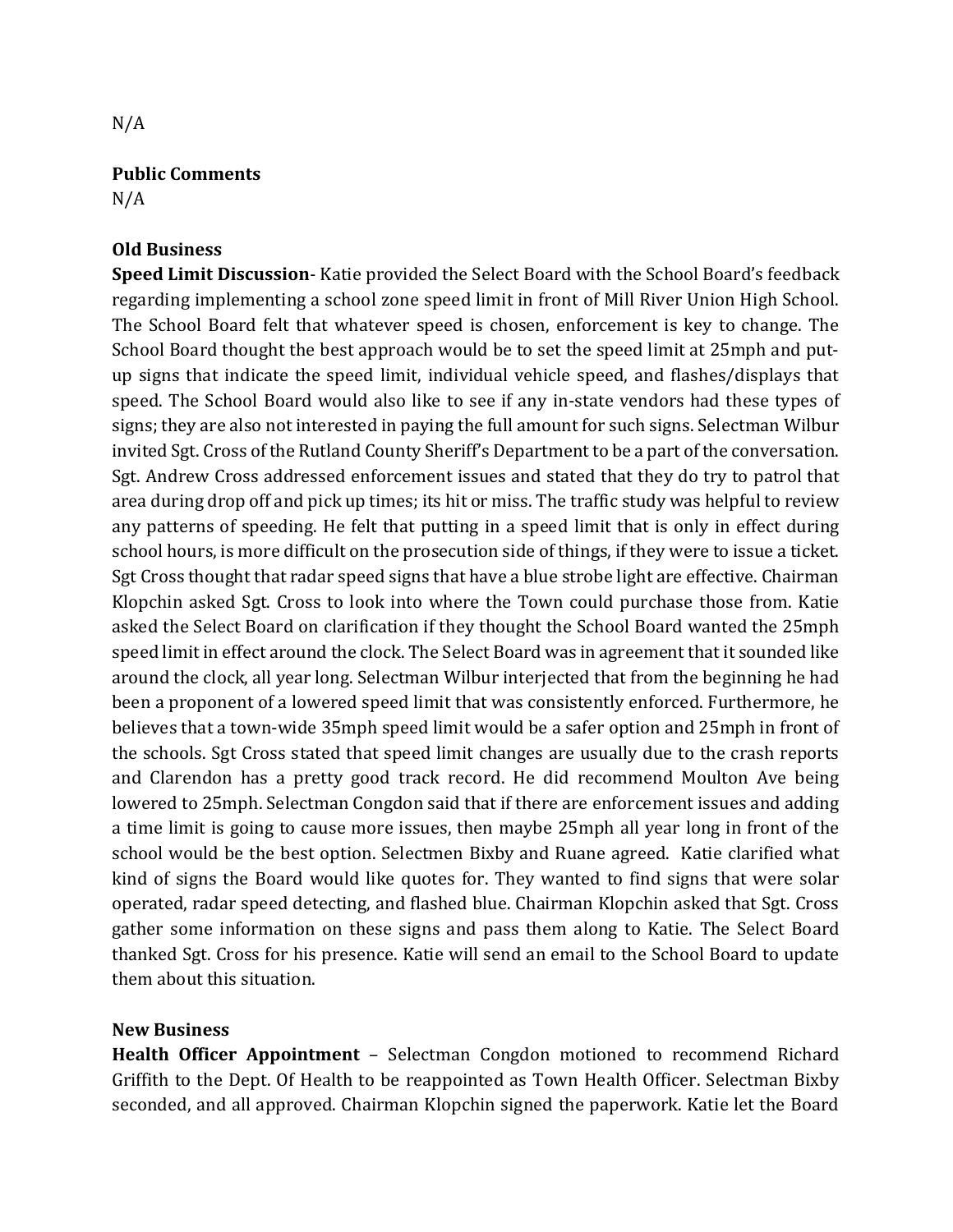know that the form requires an explanation of why they recommend the individual. The Board responded that they have been pleased with his work, and would like to see him continue.

Firework Permit- There were two firework permits up for approval, one on Airport Road for 1/1/22; and one on Elm Hill Drive for 12/31/21. Selectman Congdon asked if the individuals had requested the firework permits within the required timeline of 15 days prior to the display. Katie responded in the negative, but explained that, that was her fault; she had been placing firework permit requests on meeting agendas closest to the date of display. Chairman Klopchin asked if the permit or info about firework permitting is on the website. Katie said that it is not. The Board made clear that going forward firework permits must be sent in for approval 15 days prior. Selectman Ruane motioned to approve the 2 firework permits; and Selectman Bixby seconded for discussion. Chairman Klopchin stated that given the request period is not posted on the website, that the Board should approve these two permits, but going forward the 15-day notice be required. The motion passed unopposed. Katie said that she would make a notice to put on the website with this information, along with the permit application.

Selectmen's 2022 Meeting Schedule- The Board looked over the meeting schedule. Selectman Congdon suggested the Board meeting on the 2nd Monday of February be moved to Wednesday the 16th. Selectman Congdon motioned to approve the 2022 Select Board meeting schedule, so long as the meeting on February 14th gets moved to the 16th. Selectman Ruane seconded, and the motion passed unopposed.

## Town Officer's Report

Heidi, Treasurer, reported that they are at the tail end of wrapping up the FY23 budget. Katie, Secretary, reported that her and Chairman Klopchin will be setting up the Town's portal with the Treasury and confirming their account. This is the next step in dealing with ARPA funding. Back in July, the Board certified receiving the funds and assigned Chairman Klopchin as the Account Administrator. The first reporting is due in April of 2022. No action is being taken right now beyond setting up the account.

## Select Board Member Concerns

The Board hopes everyone had a Merry Christmas and a Happy New Year. Selectman Ruane urged everyone to drive safe this New Years.

## Executive Session – Personnel

Selectman Congdon motioned to move into executive session for an unspecified time limit about personnel. Selectman Bixby seconded and the motion passed unanimously. Selectman Congdon motioned to come out of executive session and Selectman Bixby seconded. The motion passed 4-0. Selectman Congdon stated that a discussion was had